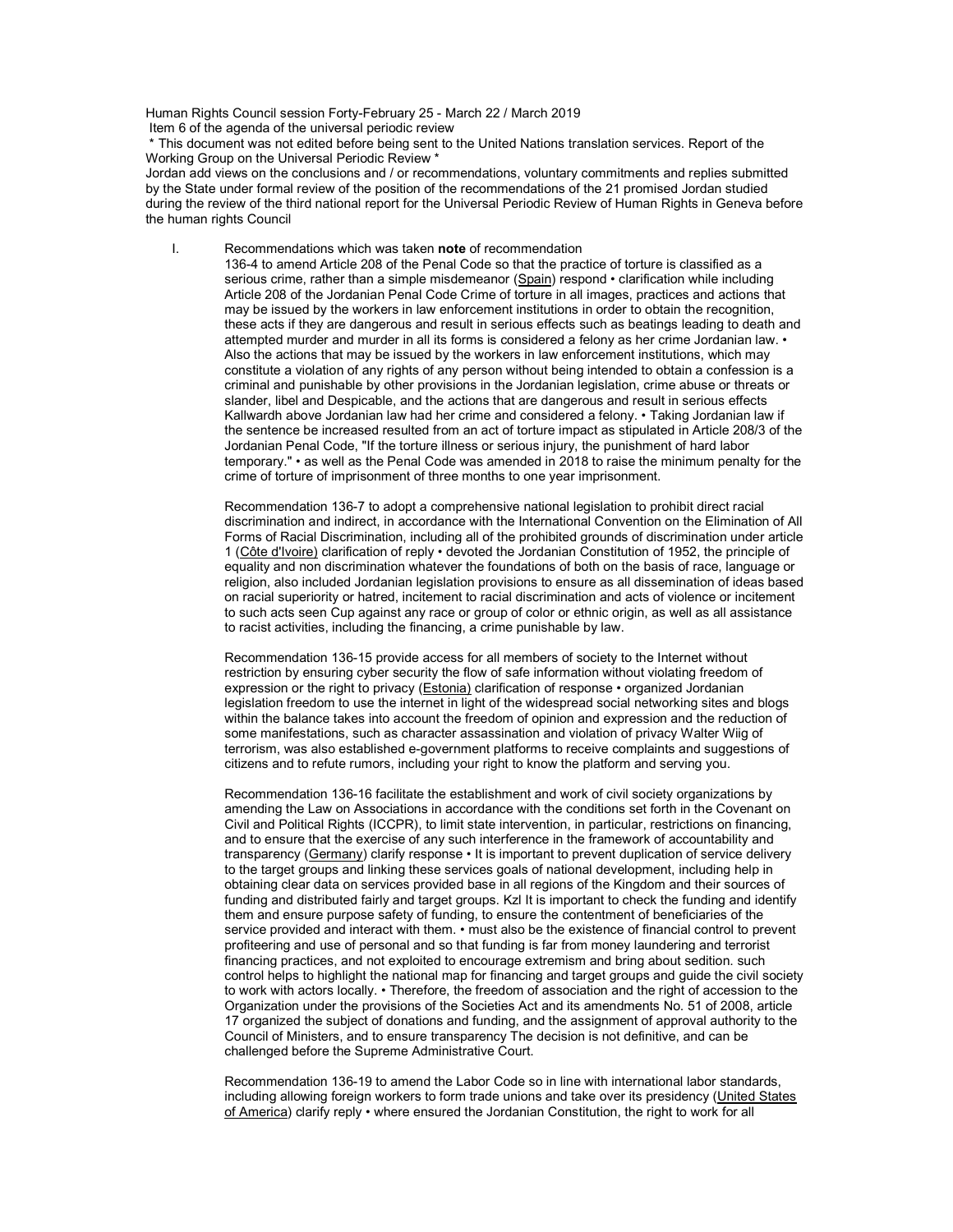Jordanians without discrimination in articles (6 and 23) came labor laws and regulations to complete the protection of Jordanian workers and non-Jordanians, as it included the Labor Act of 1996, as amended, so far to protect Jordanian workers and non-Jordanians, and the application of its provisions on the worker, regardless of gender, nationality, race, color or religion, and that any rights and privileges contained in its provisions apply All workers Without discrimination, including the right to join trade unions, and the right to resort to the courts to claim any rights workers entail them under the law. • According to article 2 of the Employment Act of 1996 and its amendments to the definition of the worker as "every person, male or female, who performs work for a fee or be a follower of the employer and under his command, including the events and was under probation or rehabilitation ". • gave law the right of foreign workers belonging to the Jordanian trade unions and to take advantage of privileges including the right to collective bargaining.

## II. RECOMMENDATIONS which have been accepted

recommendation 136-1 definition of the crime of torture in the law in accordance with article 1 of the Convention against Torture, with the imposition of appropriate associated penalty (Chile) clarification • This recommendation is already in place, with Article 208 of the Jordanian Penal Code includes the crime of torture all images and practices and actions that may be issued by the workers in law enforcement institutions in order to obtain the recognition, as well as the Penal Code was amended in 2018 to raise the minimum penalty for the crime of torture of three months imprisonment to one year imprisonment, as taking Jordanian law harsher punishment if a star the act of torture as an impact n Article 208/3 of St Jordanian Penal Code, "If the torture illness or serious injury, the punishment of hard labor temporary."

Recommendation 136-2 amend laws that hinder freedom of expression and the media (France) clarification • The government has worked to re-edit a draft law amending the electronic crimes and brought him back to the House of Representatives to follow the constitutional procedures. • The government also withdrew the bill amending the law to ensure the right of access to information for the year 2012 of the House of Representatives, to be amended and returned to the Council during the current regular session.

136-3 recommendation to expand the scope of the authority of the national Center for human rights and national human rights institution and increase the resources available to them (South Korea) clarification • recommendation applied pal Act as the granting of the National Center for Human Rights Law powers enabled the Center to work on receiving complaints and monitoring the government's performance and its criticism of the annual report issued by the Center, as the government is working to enable the development of the National Center through increased financial allocations to him in the general budget of the state as much as possible .

recommendation 136-5 review and determine the definition of incitement to hatred in the law of electronic crime rate in 2011 (Sweden) clarification · included new amendments to the revised draft of the law of electronic crimes re-examine the definition of hate speech, and the project now under consideration In the parliament.

Recommendation 136-6 formation of a committee of independent experts to consider amendments to the legislation and institutions related to the media, (Sweden) clarification • fit this recommendation with the procedures and through which a proposal connected to bills media or amendments include consultations with all parties to stakeholders including They made available to all citizens through the Web site of the Bureau of legislation and receive comments on them, before the adoption of the draft finalized by the cabinet and submitted to the House of Representatives to complete their discussions and constitutional procedures.

136-8 recommendation to continue efforts to prevent torture methods, including the review of the Penal Code, (the Republic of Korea) clarification • This recommendation is already in place, as efforts are ongoing to all law enforcement agencies to raise awareness among its members to prevent torture.

136-9 recommendation to increase the number shelters for victims of gender-based crimes of honor violence (Spain) clarification • currently available shelter for women at risk, as well as Dartin for victims of domestic violence under the Ministry of social development, although this role is sufficient at the present time to the number of victims that need to be accommodated, but the ministry's plan includes inch A new center in the southern region of Jordan during the year 2021.

recommendation 136-10 limit the use of administrative detention, while respecting the rights of prisoners as defined in Article 9 of the Covenant on Civil and Political Rights, the International Covenant (Ireland) clarification • Administrative detention is limited to people with antecedents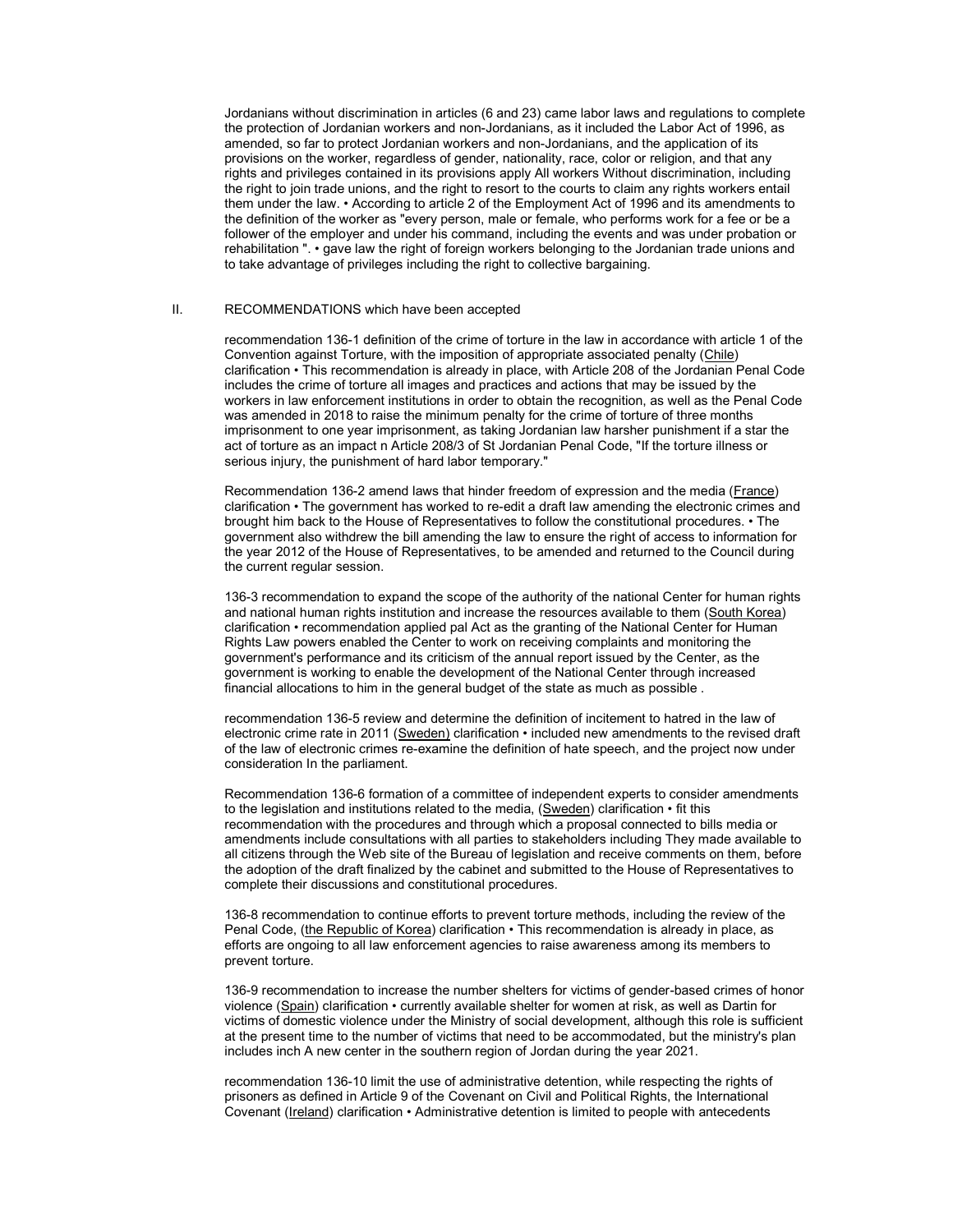criminal and who are known to the security services and their presence at large threat to the security of individuals, groups and public and private property. administrative detention is under Quaon crime prevention which ensures subordination detainee fair proceedings in accordance with the criteria adopted to ensure human rights in terms of the investigation and hearing of witnesses and Addour lawyers and allow the victim to challenge administrative decisions of the Administrative Tribunal. The law does not allow the administrative governor of the person posed a prison in front of him only if he fails to provide the undertaking which is committed to the preservation of security or to refrain from acts that would disturb disturb public order.

Recommendation 136-11 consider reviewing the use of administrative detention, and to take measures to ensure access to legal assistance (Italy) clarification • The administrative detention under the Crime Prevention Law, which guarantees the subordination of the detainee fair proceedings in accordance with the criteria adopted to ensure human rights in terms of the investigation and hearing of witnesses and the presence of lawyers and to allow the victim to challenge administrative decisions of the administrative Court. • since the procedures and measures of administrative detention are preventive measures designed to protect public order from assault or violation, including in the event of predicted crime to prevent them, which is an administrative decision Akh P to the control of the administrative court to cancel the compensation without restriction deadlines litigation. These measures are subject to continuous review and evaluation to ensure their compatibility with human rights standards and to raise awareness of those in charge to implement, and facilitate access to legal assistance for detainees. For that signed the General Security Directorate memorandum of understanding with the union lawyers to facilitate the lawyers pleading before the administrative ruling with regard to the issues of persons exposed to administrative detention.

136-12 recommendation recognition of the need to adopt a definition of torture in line with article 1 of the Convention against torture, (Mexico) clarification • this recommendation is already in place.

Recommendation Amendment 136-13 Prevention of Terrorism Act to be consistent with the provisions of the International Covenant on Civil and Political Rights (**Belgium**) clarification • Since this recommendation is already in place since there is no contradiction between the anti-terrorism law on Civil and Political Rights and the International Covenant.

Recommendation ensure 136-14 freedom of expression and stop the detention of all writers, journalists and editors of websites on charges related to freedom of expression, and the abolition of sanctions that restrict non-award on freedom of expression on the Internet and beyond both law materials (Czech Republic) clarification • where prohibited Article 8 of the press and Publication Law No. ( 8) for the year 1998 infringement Oualata impose any restrictions hinder the freedom of the press, Owaltdechl any work practiced by the journalist in the context of his career. • Accordingly are not taken to arrest or prosecute any citizen or a journalist because of the issue of opinion Ooharih expression. And that any arrest or trial are based on committing criminal acts contrary to the provisions of other laws . • also new amendments included on the amended draft of the law of electronic crimes amendment to Article 11 of the original law so that the higher end of the sentence by two years, and thus no need to arrest the perpetrator, and shall not be prosecuted effective only upon the complaint claim the right person, and is discontinued prosecution in the event of dropping the complaint.

Recommendation 136-17 review of legislation and practices to ensure that all persons and elements affecting civil society, including human rights defenders and journalists, to exercise their right to freedom of expression, association and peaceful freedom of assembly, whether online or off, as provided for in international human rights law (Lithuania), clarification • committee was formed to analyze the system related to international human rights conventions, and comparing their approach with the provisions of national law and the extent of the need to intervene or amendment to change or enact laws in line with the requirements of international conventions , Study the harmonization of national legislation with the provisions of international and regional conventions relating to human rights and ratified by Jordan.

Recommendation 136-18 re-evaluation of recent amendments to the Press and Publications Law, and the law of electronic crimes, and the Penal Code to ensure that legislation and practices consistent with international law and standards international human rights, in particular the right to freedom of expression under Article 19 of the Covenant on civil and political rights (Austria) international Covenant Clarification • a committee was formed to analyze the system related to international human rights conventions, and compared his approach With the provisions of national law and the extent of the need to intervene or amendment to change or enact laws in line with the requirements of international conventions, and to study the harmonization of national legislation with the provisions of international and regional conventions relating to human rights and ratified by Jordan.